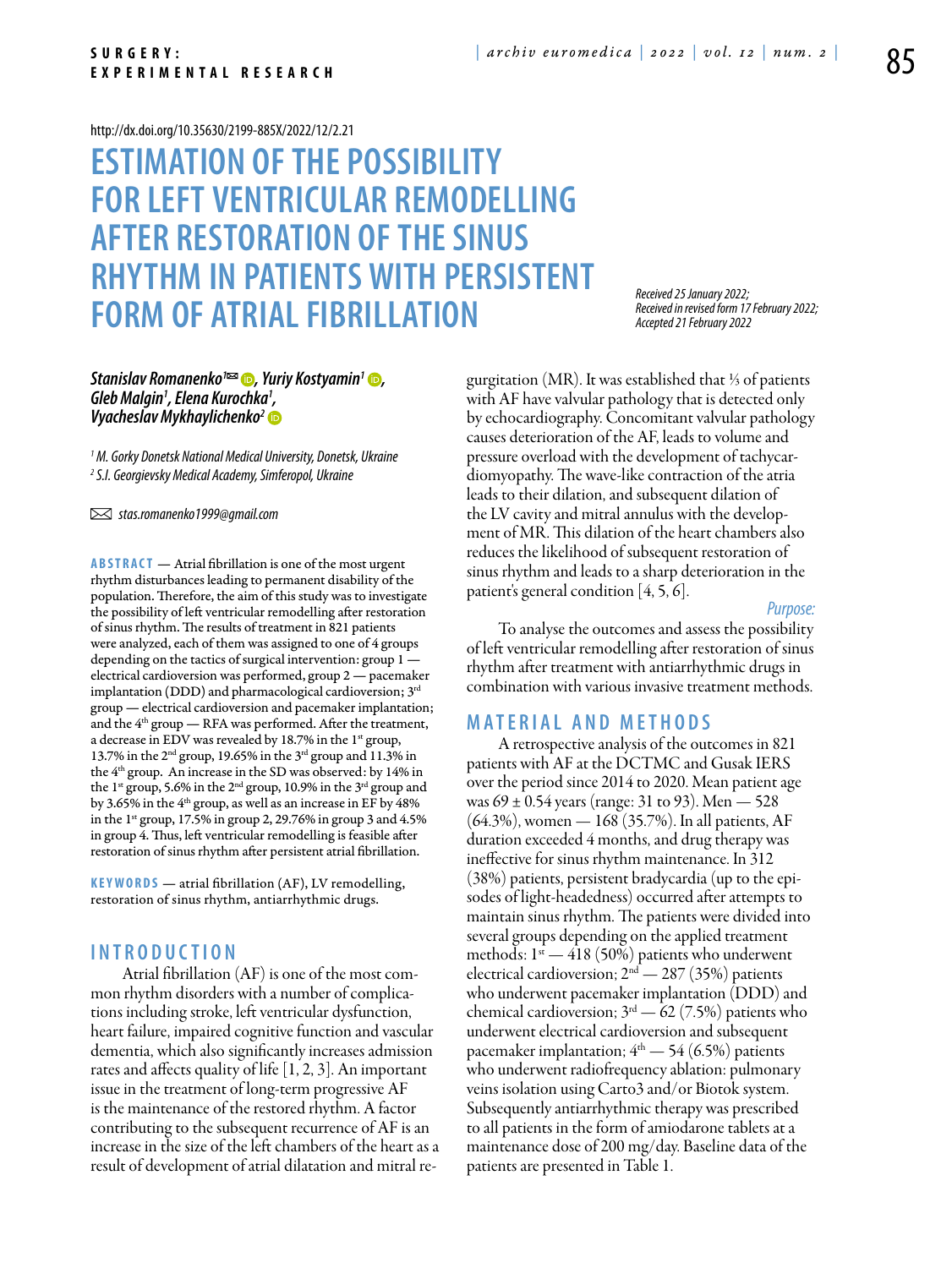| Parameter                      | Group 1       | Group 2        | Group 3        | Group 4        |
|--------------------------------|---------------|----------------|----------------|----------------|
| EDV, ml                        | $150 + 14$    | $138 + 18$     | $173 + 21$     | $141 \pm 12$   |
| SV, ml                         | $64+9$        | $71 + 12$      | $55 + 17$      | $82+7$         |
| EF, %                          | $41.3 + 4.8$  | $54.8 \pm 3.2$ | $33.6 \pm 2.1$ | $59.4 \pm 1.8$ |
| Left atrium<br>dimensions, cm  | $4.3*4.1*4.4$ | $4.3*4.1*4.4$  | $5.2*4.9*6.4$  | $4.2*4.1*4.0$  |
| Right atrium<br>dimensions, cm | $4.2*4.1*4.9$ | $4.2*4.1*4.9$  | $6.2*4.9*5.8$  | $4.1*3.9*3.9$  |
| Vena contracta,<br>mm          | 4.3           | 3.7            | 5.1            | 2.4            |

*Table 1. Patients' baseline data.*

### **R e s ult s**

 In all patients, sinus rhythm was restored (in the 2<sup>nd</sup> and 3<sup>rd</sup> groups, the pacemaker DDD rhythm was maintained). Within 12 months AF recurrence occurred in 197 (24%) patients. There were 149 patients from the  $1^{st}$  group (18.15%), 25 (3.05%) from the second group, 4 (0.49%) from the 3rd group and 19 (2.31%) from the  $4<sup>th</sup>$  group. These patients underwent repeated electrical cardioversion, the sinus rhythm was restored. Intensive antiarrhythmic treatment was prescribed with Amiodarone (solution for injections) 600 mg, IV drip, followed by a transition to a tablet form at a reduced dose of 200 mg/day. Echocardiographic data after 12 months are presented in Table 2. In the 1st, 2<sup>nd</sup>, 3<sup>rd</sup> and  $4<sup>th</sup>$  groups, statistically significant differences (p<0.05) in the echocardiographic indicators of the dimensions of the heart chambers were noted. In particular, in the 1<sup>st</sup> group, EDV reduced by 18.7%, SV increased by 14%, EF increased by 48%, vena contracta reduced by 40.5%. In groups 2, 3 and 4 the corresponding changes were 13.7%, 5.6%, 17.5%, 40.5%; 19.65%, 10.9%, 29.76%, 31.4%, and 11.3%, 3.65%, 4.5%, 25%, respectively. 4 patients died within 12 months: one due to the acute myocardial infarction, 2 due to oncological diseases, 1 due to the ischemic stroke (Table 2).

| Parameter                      | Group 1       | Group 2        | Group 3        | Group 4        |
|--------------------------------|---------------|----------------|----------------|----------------|
| EDV, ml                        | $122 + 9$     | $119 + 7$      | $139 + 11$     | $125 \pm 10$   |
| SV, ml                         | $73 + 4$      | $75 + 11$      | $61 + 57$      | $85+9$         |
| EF, %                          | $61.2 + 2.7$  | $64.4 \pm 1.9$ | $43.6 \pm 2.4$ | $62.1 \pm 2.4$ |
| Left atrium<br>dimensions, cm  | $4.1*4.4*5.3$ | $3.9*3.8*4.1$  | $4.2*4.1*4.4$  | $4.0*4.0*3.9$  |
| Right atrium<br>dimensions, cm | $4.2*3.8*4.0$ | $3.8*4.0*4.2$  | $4.2*4.0*4.1$  | $4.1*4.0*3.9$  |
| Vena contracta,<br>mm          | 1.4           | 2.2            | 3.5            | 1.8            |







# **C o n clu si o n**

Analysis of the outcomes of combined treatment of AF using drug therapy and surgical methods showed that after sinus rhythm restoration, the best